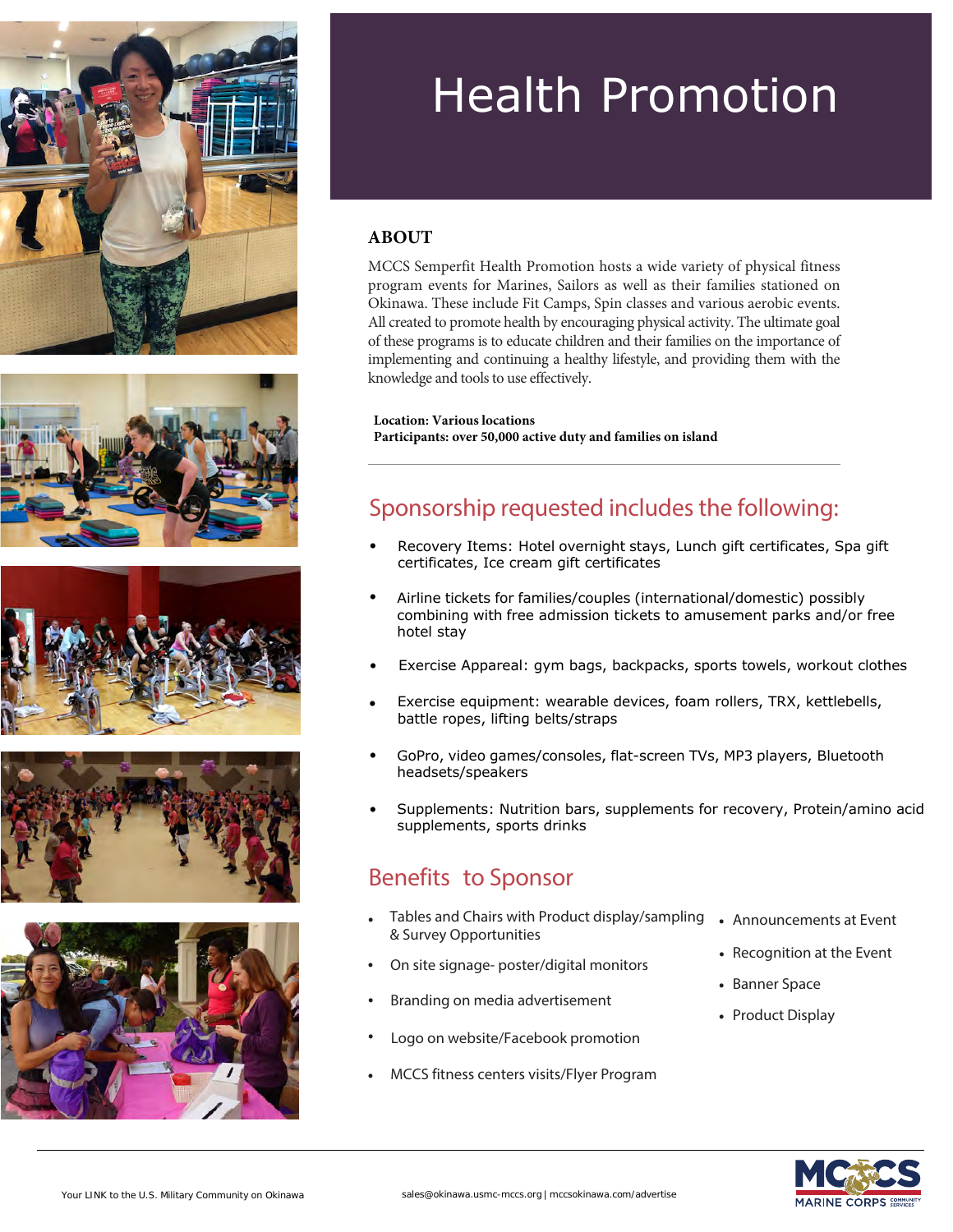### Health Promotion Events

### Fit Camp

This is a 6 week progressive physical fitness program that will tear you down and rebuild you into a newer and better you. Participants will be able to see progress throughout the program, where each week becomes tougher and tougher. This tests their physical and mental ability to help achieve personal goals for themselves.

Date: January | May | September | October Location: Camp Foster | Camp Courtney

Participants: 135





## Heart Healthy Spinathon

February is Heart Health Month. Get your blood pumping and train your cardiovascular endurance during our Spinathon in 3 fifty minute back-to-back sessions.

Date: February Location: Camp Foster Participants: 76

## Great American Smoke Out

The Great American Smoke Out brings about awareness of tobacco use and the dangers associated. On this day, tobacco users that will participate pledge not to use tobacco products.

Date: February Location: Camp Foster | Camp Participants: 25



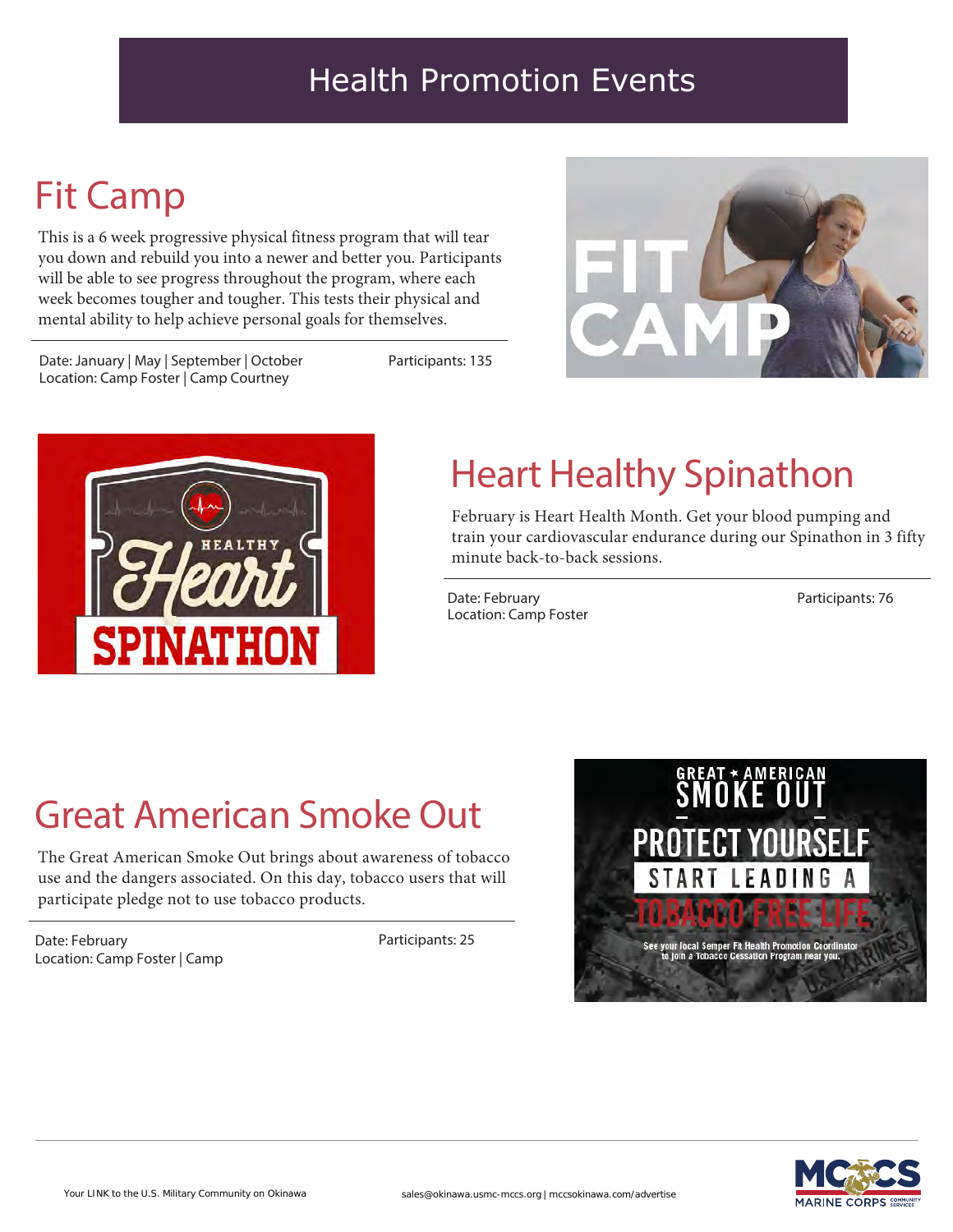#### Health Promotion Events

### Dance for a Cause

MCCS Health Promotion will host Dance for a Cause as a Breast Cancer Awareness Event. Participants will take part in Fitness Dance Classes such as MixxedFit, Zumba, and STRONG by Zumba with MCCS contracted instructors. The instructors take turns teaching a few songs each on the large Community Center stage. The night is filled with dancing, great music, and good information about Breast Cancer.

Date: October Location: Camp Foster Participants: 162





### Remembrance Yoga Reflect and Remember

This evening Yoga class serves as an opportunity to pay respects, to reflect, and to remember 9/11; both to those who lost their lives and to others effected by this tragedy.

Date: September Location: Camp Foster Participants: 53

### Group Fitmas

This Home for the Holidays event serves to promote health by encouraging physical activity this holiday season. Participants will collect a ticket at each Group Fitness class they attend Following Group-Fitmas, tickets will be drawn and a winner announced.

Date: December Location: All Camps

Participants: 400